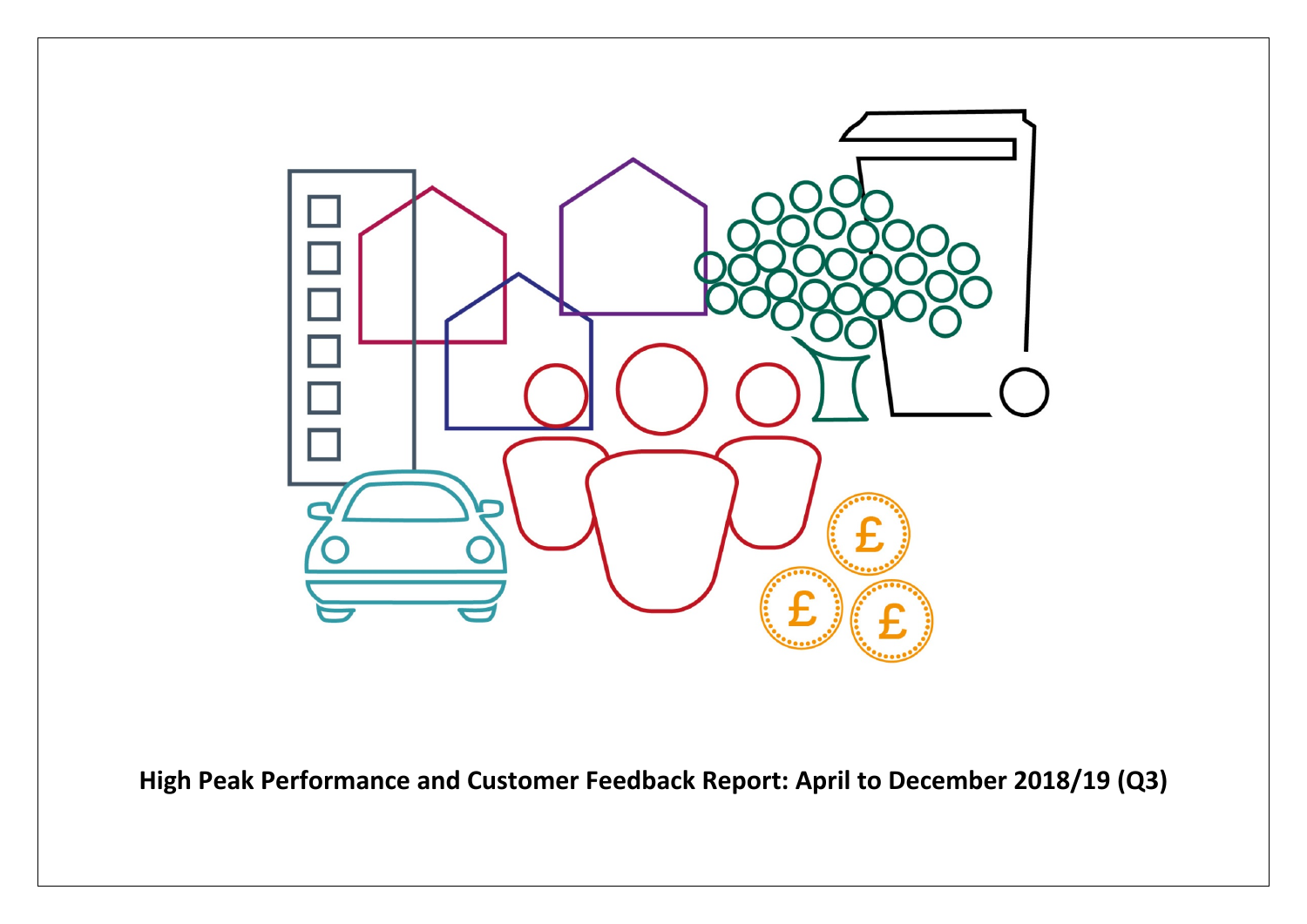## **High Peak Q3 Summary**

The following report provides Councillors with an overview of performance at High Peak for the period April to December 2018 in relation to the Council's corporate plan priorities and the associated performance targets and projects. The report also provides an overview of the results from the Council's customer feedback system in terms of how we handle and learn from complaints, and the level of comments and compliments.

#### **Performance Overview**

There are 131 'monthly', 'quarterly' and 'annual only' reported performance measures at High Peak, five more than last year. The chart below shows the results as at the end of December 2018 against 46 of these indicators and reveals a 5% improvement on Q2. The actions being taken to address the 'off track' measures are detailed at the end of this report.

The report also provides an update on the progress of key projects that contribute to the priority actions outlined in the revised 2018-2019 Corporate Plan. The table below right explains the colour coding used to describe the current status of these actions / projects.



#### **Customer Feedback Overview**

The number of complaints received has reduced from 241 to 167 and repeat complaints stand at only 1%. Responding to complaints within 10 days is off track at 95% but has improved since Q2.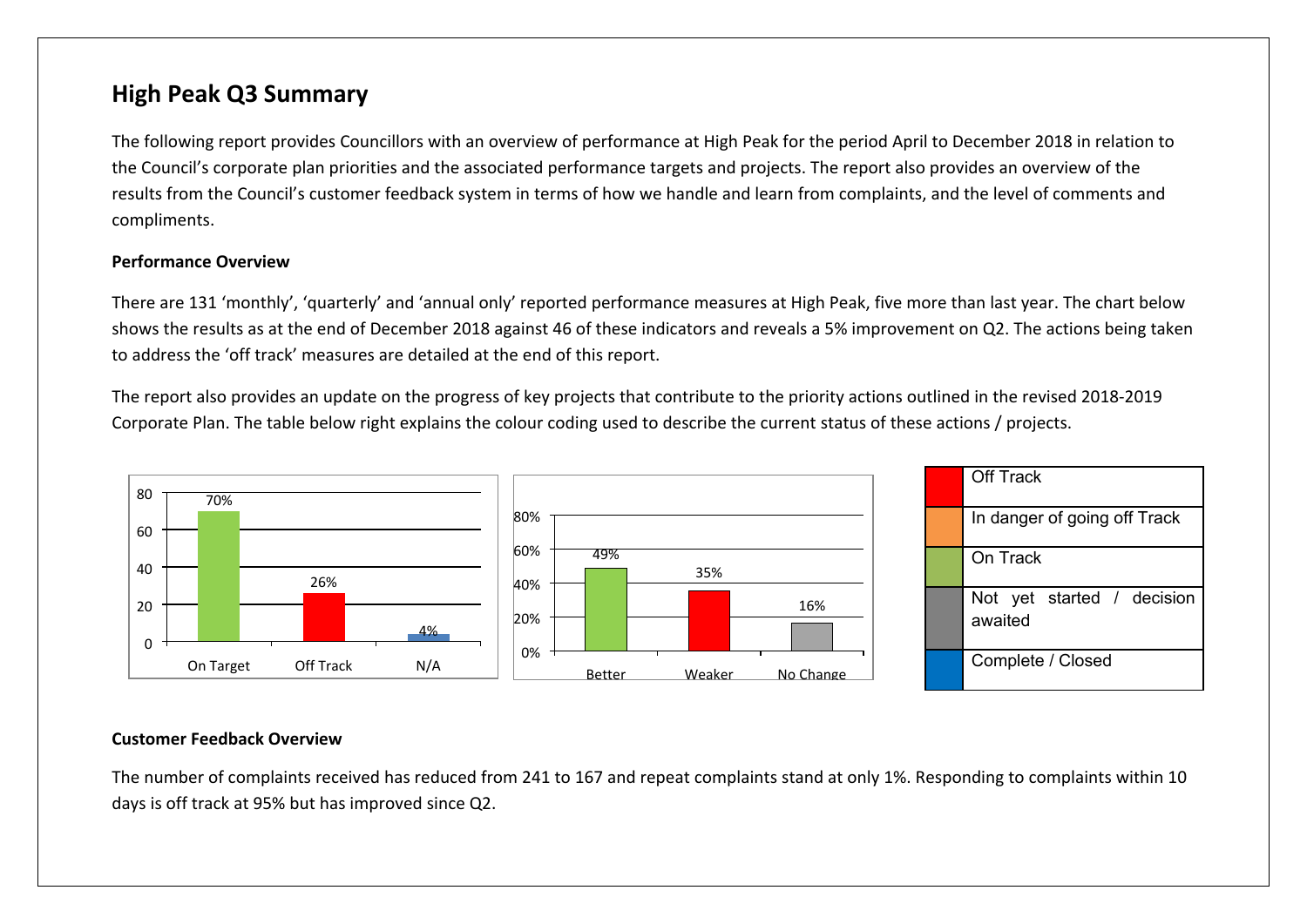

### *Aim 1: Help create a safer and healthier environment for our residents to live and work*



Benefit processing remains 'off track' but an improvement with the time taken to process change of circumstances is anticipated within the next few weeks. Following the introduction of Universal Credit, there has been a reduction in the number of new claims which is affecting our ability to significantly reduce the average annual processing times.

A new 'on track' homelessness PI measuring the percentage of cases resolved without progressing to a full homeless case has been introduced in place of the previous measure of the percentage of cases prevented under the homelessness reduction act.

### Celebrating Success:

At the end of December 2018 the following performance indicators outstripped their targets:

- $\checkmark$  Level of external funding awarded for sport and physical activity
- $\checkmark$  Homeless cases resolved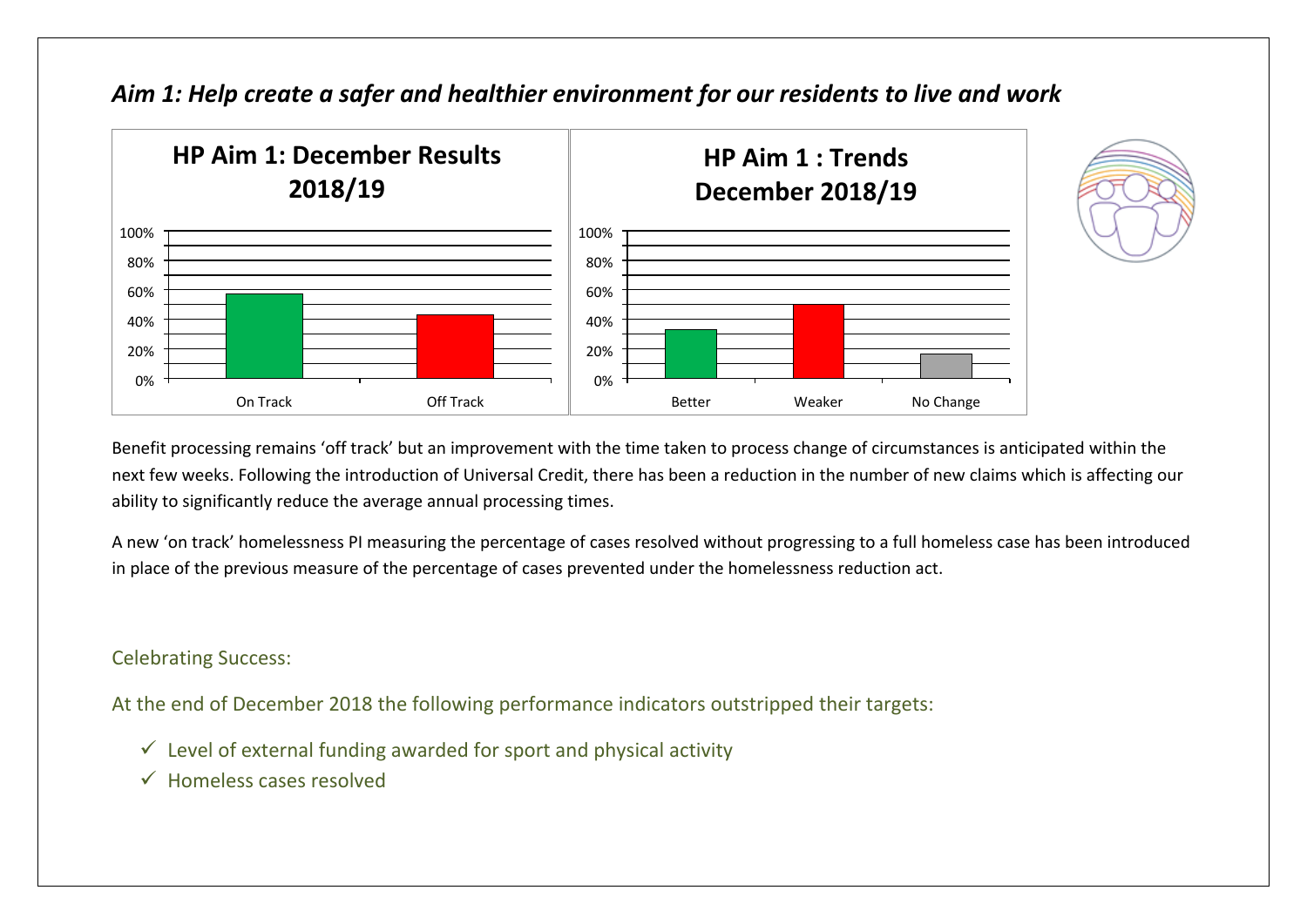# **Corporate Plan Priority Actions – Progress Highlights**

| <b>Priority Action</b>                                                                                                                                                           | <b>Status</b> | Commentary – December                                                                                                                                                                                                                                                                                                                                                                                                                                                                                                                                                                                                                                                                                                            |
|----------------------------------------------------------------------------------------------------------------------------------------------------------------------------------|---------------|----------------------------------------------------------------------------------------------------------------------------------------------------------------------------------------------------------------------------------------------------------------------------------------------------------------------------------------------------------------------------------------------------------------------------------------------------------------------------------------------------------------------------------------------------------------------------------------------------------------------------------------------------------------------------------------------------------------------------------|
| Continue to influence the provision of accessible health and<br>social care services through the Council's Scrutiny work<br>programme                                            |               | North Derbyshire CCG and Derbyshire Health Trust made a<br>presentation to Community Select Committee in October about<br>Better Care Closer to Home, as well as issues relating to Access<br>for Beds for mental health patients. Further information around<br>access to beds was requested and circulated prior to the<br>November meeting.<br>A presentation around the Sport and Physical Strategy will be<br>presented to the committee on 6 <sup>th</sup> Feb 2019.                                                                                                                                                                                                                                                       |
| Undertake detailed process benchmarking with high<br>performing / low cost councils with a view to identifying<br>value for money improvements for Housing Benefit<br>processing |               | New benchmarking packs issued 20th July identifying low<br>cost/high performing authorities for investigation by Manager.                                                                                                                                                                                                                                                                                                                                                                                                                                                                                                                                                                                                        |
| Complete and implement a Housing Management and<br>Revenue Plan                                                                                                                  |               | - Stock condition report now finalised; prioritising and<br>smoothing the programme over the 30 years which is now<br>affordable within the business plan<br>- HRA updated Business Plan to be drafted and presented<br>alongside the MTFP<br>- OHMS/Infomaker training requirements - additional workshops<br>to be scheduled focusing on Rents / Repairs to ensure system is<br>utilised as effectively as possible<br>- Focus on DD and ability to increase number of DD payment<br>dates / increase DD payers<br>- Leaseholder invoices have been issued<br>- Repairs – members agreed to explore options.<br>-Tenant engagement - follow up survey will be sent to tenants<br>who indicated they would like to be involved. |
|                                                                                                                                                                                  |               | Asset Management data review meeting took place on<br>12/11/2018 regarding the maintenance of stock data and<br>properties that have had no access. This is critical to maintaining                                                                                                                                                                                                                                                                                                                                                                                                                                                                                                                                              |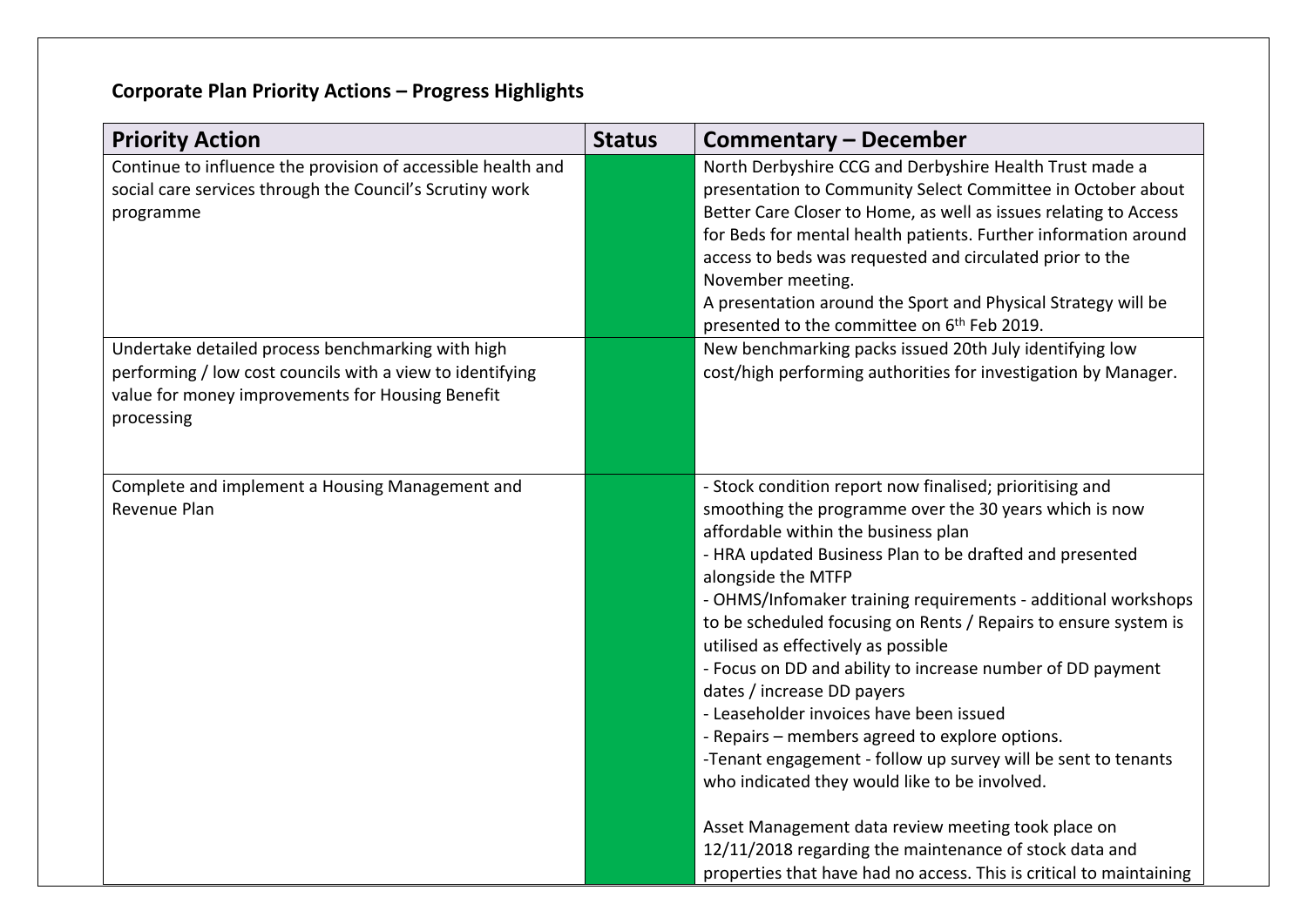| <b>Priority Action</b>                                                                                                                                                                                                               | <b>Status</b> | Commentary – December                                                                                                                                                                                                                                                                                                                                 |
|--------------------------------------------------------------------------------------------------------------------------------------------------------------------------------------------------------------------------------------|---------------|-------------------------------------------------------------------------------------------------------------------------------------------------------------------------------------------------------------------------------------------------------------------------------------------------------------------------------------------------------|
|                                                                                                                                                                                                                                      |               | up to date stock information.<br>The Asset Management compliance review commenced<br>30/10/2018; meetings and visits took place throughout<br>November and a report is expected by the end of December<br>2018.                                                                                                                                       |
| Ensure the Council is compliant with the requirements of the<br>new Homelessness Reduction Act                                                                                                                                       |               | Activities are on track as identified in the Action Plan.                                                                                                                                                                                                                                                                                             |
| Implement the Council's new sport and physical activity<br>strategy and carry out research into nil cost facility provision<br>being achieved by other councils; in order to achieve<br>improved health and value for money outcomes |               | The High Peak contract award report will be presented to the<br>Executive in December for final approval. Notice of intent to<br>award will occur with the bidders and successful candidate. In<br>the New Year, assuming no challenge is placed from an<br>unsuccessful bidder, contract demobilisation and mobilisation<br>processes will commence. |
| Review and improve our relationships with Strategic Partners                                                                                                                                                                         |               | AMT have approved the report including the partnership<br>assessment tool responses. A presentation will now be made to<br>Managers Forum to complete the list and roll out to service<br>managers.                                                                                                                                                   |
| Complete the review of the CCTV system and implement the<br>agreed recommendations                                                                                                                                                   |               | The consultants have produced a costed report to allow us to<br>implement the way forward that was approved by both Councils.<br>An IED report will be produced in the next few weeks and costs<br>recognition is due. New arrangements for monitoring will<br>commence from May 2019.                                                                |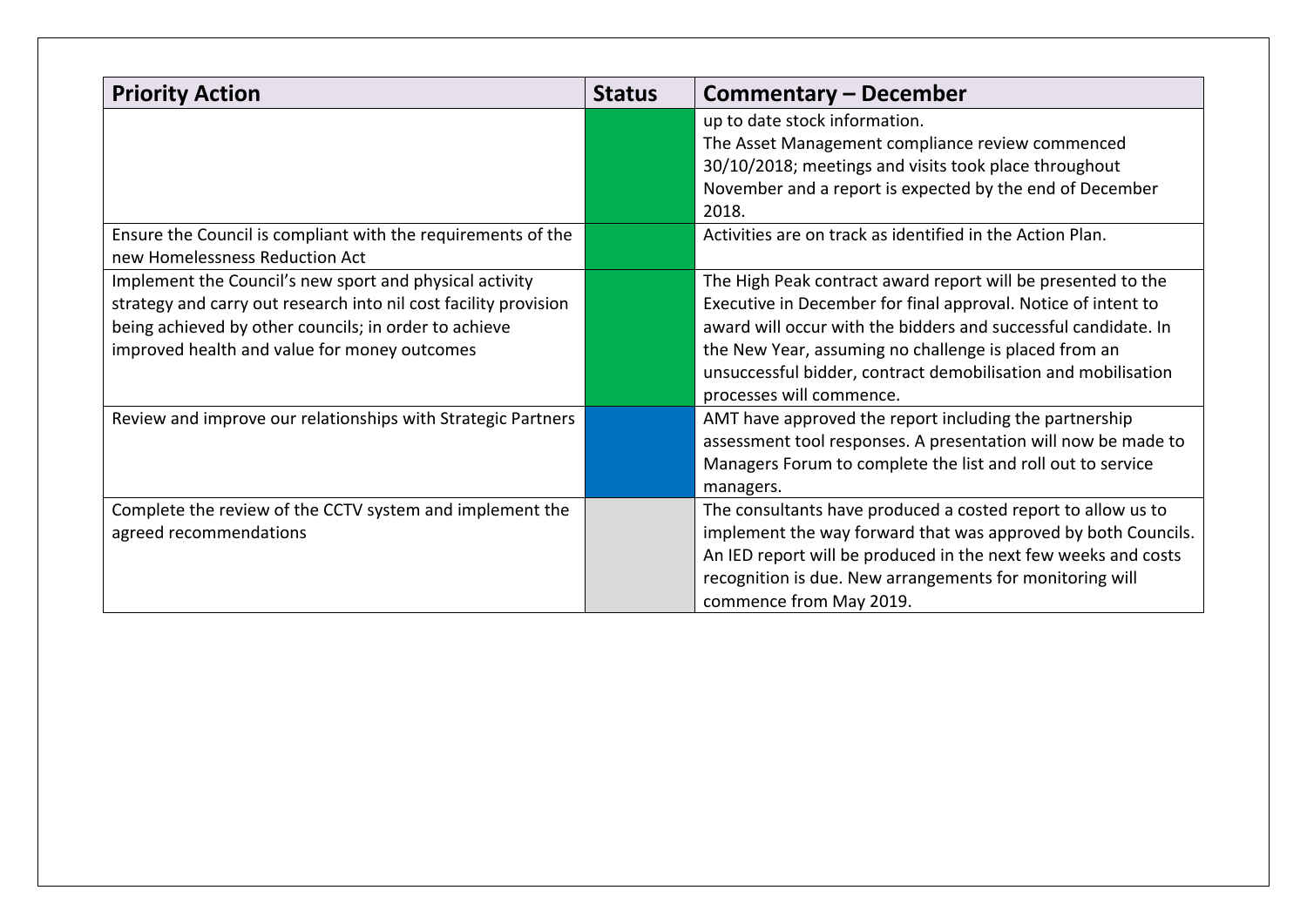

## *Aim 2: Meet financial challenges and provide value for money*

The Council is performing fairly strongly under its Aim Two measures with over half up on last year's trend. The unavailable PIs relate to repairs appointments, the data for which is currently inaccessible due to IT issues. Sickness absence remains 'off track' due to long term cases.

Celebrating Success:

At the end of December 2018 the following performance indicators outstripped their targets:

- $\checkmark$  Average re-let times
- $\checkmark$  sundry debt reduction
- $\checkmark$  Contracted spend
- $\checkmark$  Internal audit recs implemented
- $\sqrt{F}$ FOI
- $\checkmark$  Channel shift, social media followers
- $\checkmark$  Repeat complaints
- $\checkmark$  IT systems and network availability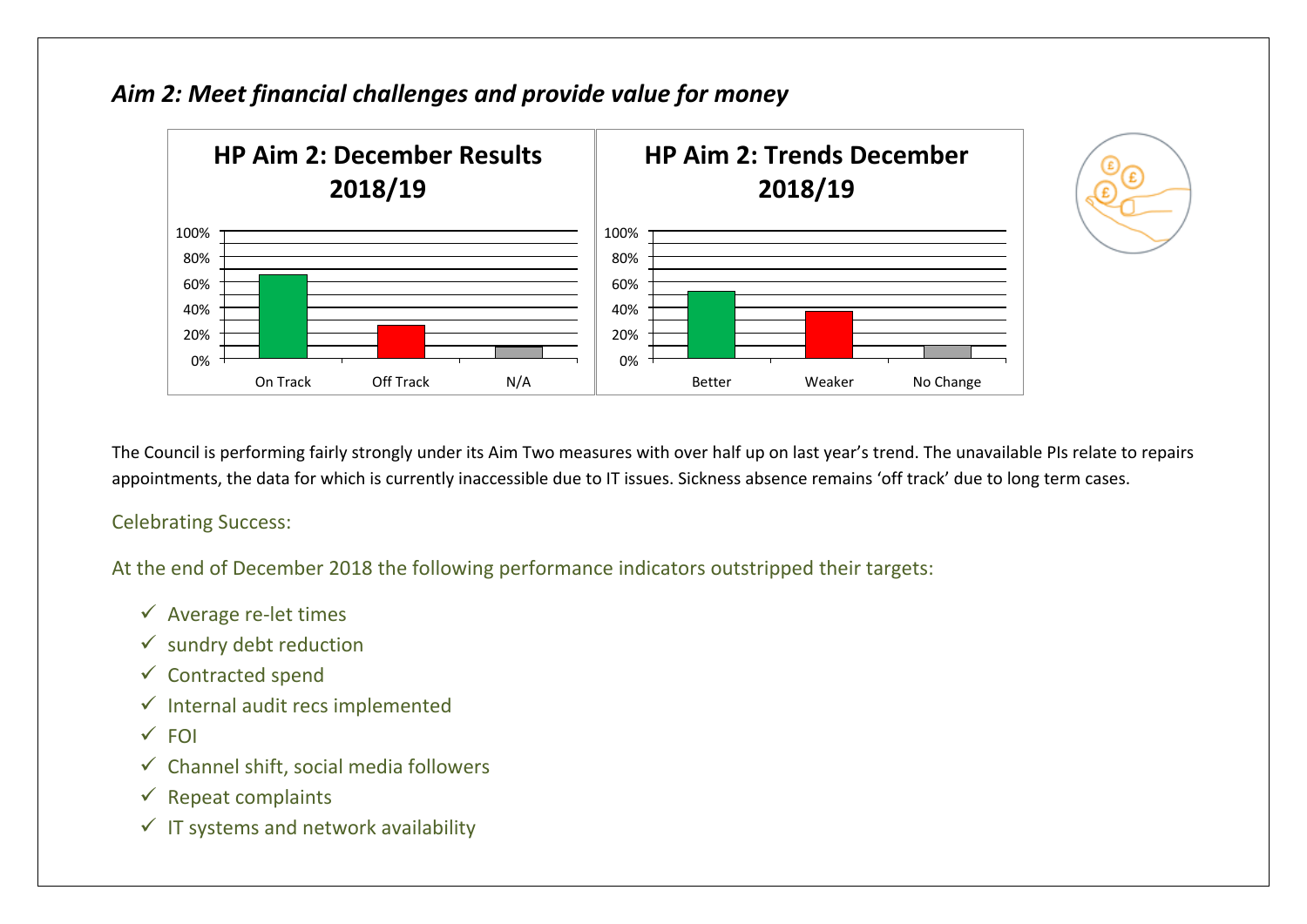# **Corporate Priority Actions – Progress Highlights**

| <b>Priority Action</b>                                                                             | <b>Status</b> | <b>Commentary - December</b>                                                                                                                                                                                                                                       |  |  |
|----------------------------------------------------------------------------------------------------|---------------|--------------------------------------------------------------------------------------------------------------------------------------------------------------------------------------------------------------------------------------------------------------------|--|--|
| Deliver the Channel Shift Programme                                                                |               | The digital portal is on track. CGI are now working on the digital strategy which will<br>be presented to the Board. This will inform the Channel Shift programme for 2019<br>onwards.                                                                             |  |  |
|                                                                                                    |               | E billing: a requirement specification has been sent to IEG4 for comment.                                                                                                                                                                                          |  |  |
|                                                                                                    |               | The phase 2 Full Business Case has been taken to channel shift board, funding/<br>budgeting requirements for the Collective system are required from finance before<br>progressing. PID has been provisionally approved, awaiting confirmation to move<br>forward. |  |  |
|                                                                                                    |               | A full Channel Shift Programme review is to take place in line with the Digital<br>Strategy. A workshop is to be arranged at the beginning of January. Northgate are<br>going to identify the requirements going forward.                                          |  |  |
| Provide advice and support for residents                                                           |               | We are continuing to review and upskill staff to deal with complex cases as they                                                                                                                                                                                   |  |  |
| affected by the rollout of Universal Credit<br>across High Peak in 2018 in order to help           |               | arise and are meeting with CAB to agree the referral process and improve<br>partnership working. We have just over 140 live cases for tenants in High Peak at                                                                                                      |  |  |
| ensure a smooth transition to the new                                                              |               | the moment and are continuing to work closely with the DWP. We are also visiting                                                                                                                                                                                   |  |  |
| system                                                                                             |               | other organisations to look at best practice and move forwards positively.                                                                                                                                                                                         |  |  |
| Continue to embed good information<br>management practices through the<br><b>ASSURED framework</b> |               | The Assured framework is regularly publicised via 'Keeping You Informed' and staff<br>are encouraged to report data breaches. The GDPR action plan is on track, progress<br>is monitored through the Information Governance Group.                                 |  |  |
|                                                                                                    |               | A number of training sessions have taken place to help key staff comply with GDPR,<br>with further sessions planned for staff requiring in depth training and online<br>training for all other staff.                                                              |  |  |
|                                                                                                    |               | Information Asset Registers are progressing across service areas and Protective                                                                                                                                                                                    |  |  |
|                                                                                                    |               | Marking briefing sessions are taking place with teams as required.<br>Our approach to Data Protection Impact Assessments has been reviewed following                                                                                                               |  |  |
|                                                                                                    |               | training and will be integrated into procurement and project management<br>processes.                                                                                                                                                                              |  |  |
| Develop and implement a plan to identify                                                           |               | All income generation challenge meetings have been completed and a target has                                                                                                                                                                                      |  |  |
| new and innovative ways of generating                                                              |               | been included as part of the new efficiency and rationalisation strategy 2017/18 -                                                                                                                                                                                 |  |  |
| income                                                                                             |               | 20/21.                                                                                                                                                                                                                                                             |  |  |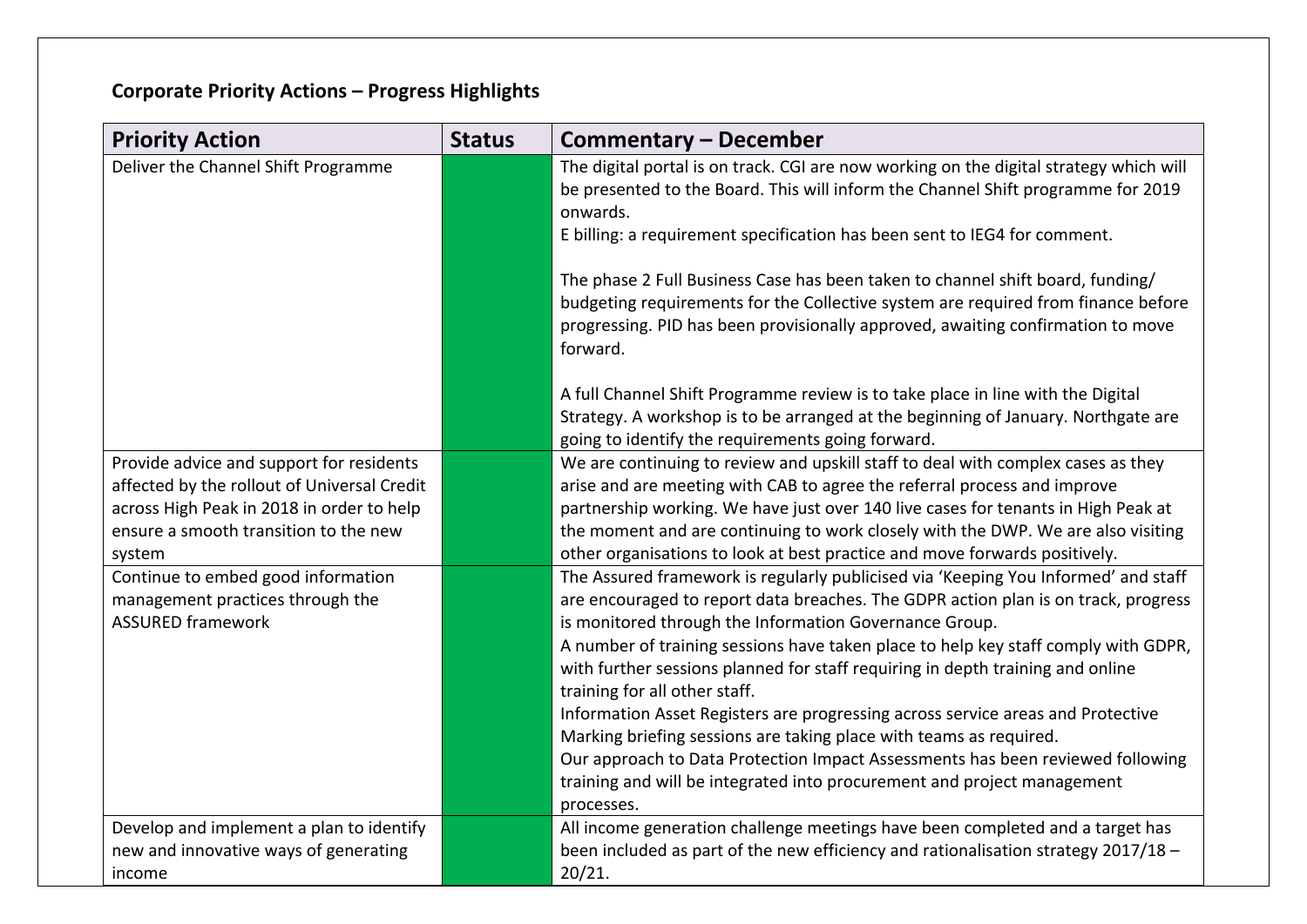| <b>Priority Action</b>                 | <b>Status</b> | Commentary – December                                                                 |
|----------------------------------------|---------------|---------------------------------------------------------------------------------------|
|                                        |               | <b>Commercial properties</b> - Industrial Units refurbishment work completed and last |
|                                        |               | units due to be re-let. Agent engaged for lease renewals and rent reviews, 3 lettings |
|                                        |               | have now been completed. Commercial leases are being reviewed.                        |
|                                        |               | Fees and charges - Next review for 2019/20 budget setting/MTFP. Cash-up against       |
|                                        |               | efficiency target to be undertaken during 2018/19.                                    |
|                                        |               | Advertising/Sponsorship - Community Partners Ltd have confirmed that the start        |
|                                        |               | date for the project consultancy piece is Tuesday 20th November.                      |
| Refresh and implement the Asset        |               | Facilities Management: An agreement to extend has been made with DCC until            |
| Management Plan, including a review of |               | 31/03/2019.                                                                           |
| public estate, and ensure adequate     |               | Corporate and other relevant policies have been fed through to CIPFA for the Asset    |
| facilities management arrangements are |               | Management Plan. Team members have met with CIPFA regarding the compliance            |
| in place                               |               | audit and we await the report.                                                        |
|                                        |               |                                                                                       |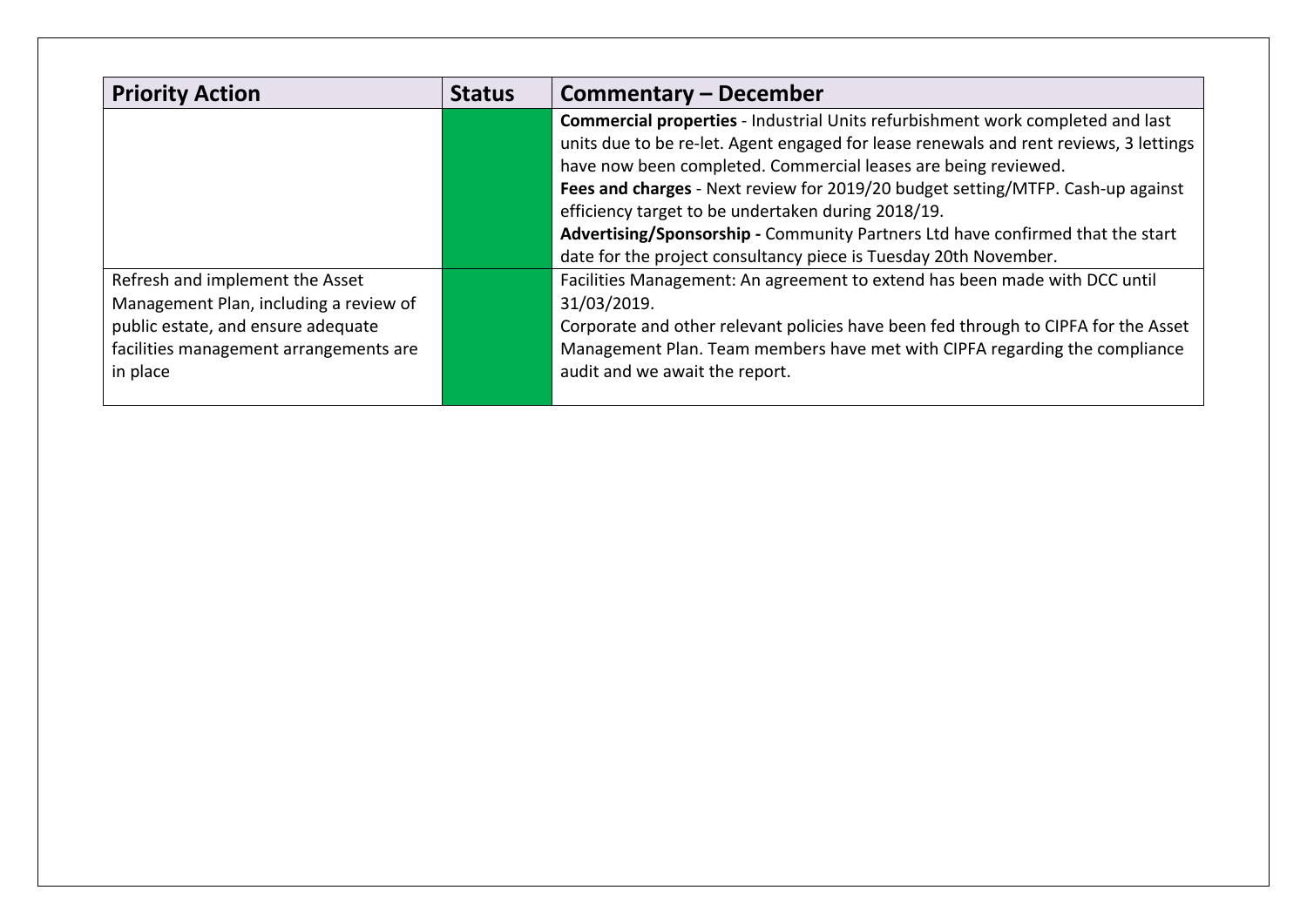## *Aim 3: Support economic development and regeneration*



The Council continues to perform extremely well against all planning measures and has again determined 100% of major applications on time. Footfall at the Pavilion Gardens complex remains 'off track' for the quarter and year to date. This has been primarily caused by the delayed opening of the Octagon Hall at the end of October.

OPEN

Celebrating Success:

At the close of December 2018 the following performance indicators outstripped their targets:

- $\checkmark$  Major, Minor and other planning applications processed on time
- $\checkmark$  Major and minor developments allowed on appeal
- $\checkmark$  Pavilion Gardens Trip Advisor ratings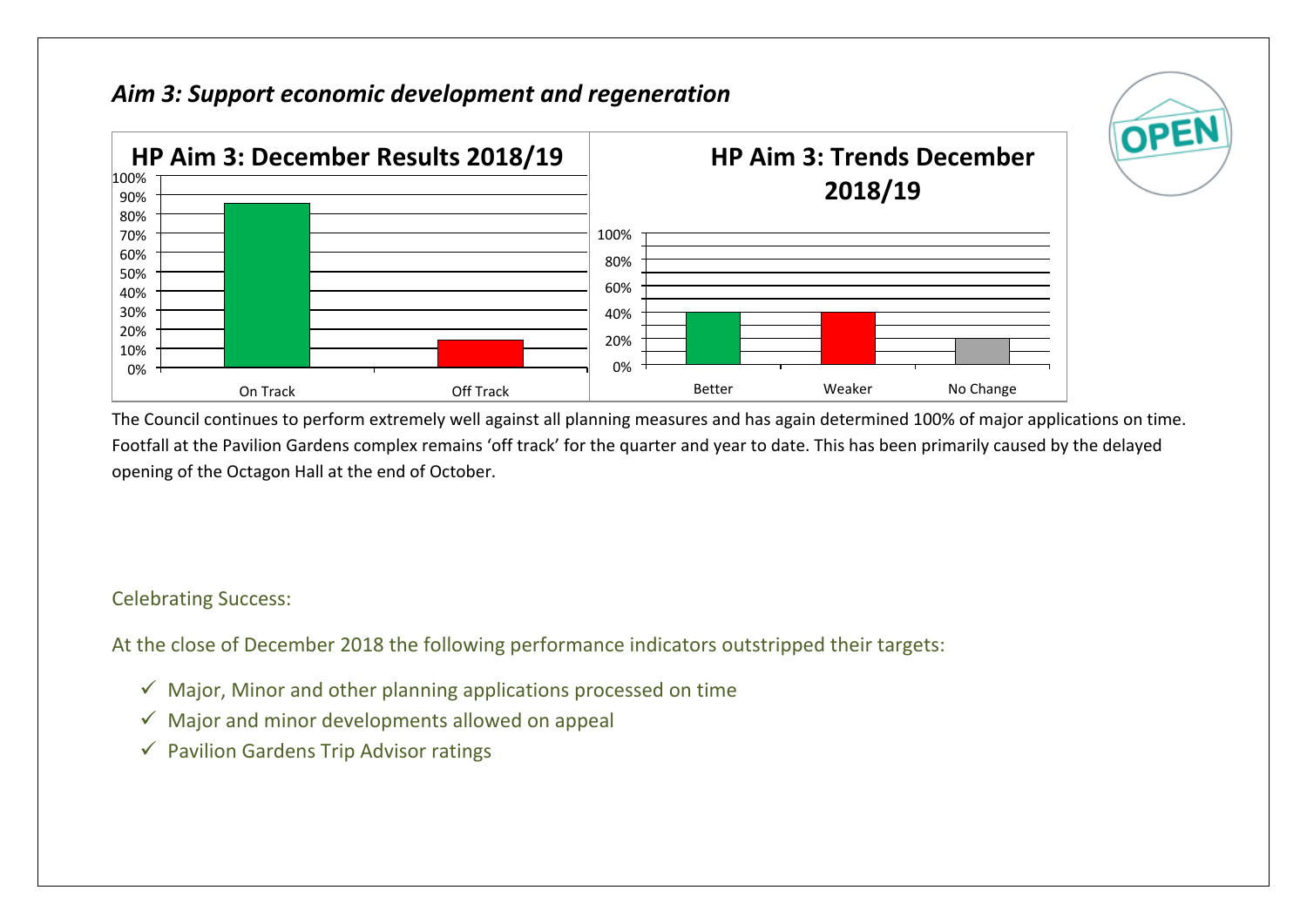# **Corporate Priority Actions – Progress Highlights**

| <b>Priority Action</b>                     | <b>Status</b> | <b>Commentary – December</b>                                                        |  |  |
|--------------------------------------------|---------------|-------------------------------------------------------------------------------------|--|--|
| Market test the commercial operation of    |               | Formal approval has been received to engage Parkwood Leisure, the consultation      |  |  |
| the Pavilion Gardens, including a review   |               | process began with staff at the end of the year, and the transfer date is to be     |  |  |
| of the Tourist Information Centre and      |               | confirmed. Buxton Crescent Heritage Trust will deliver Visitor Information services |  |  |
| <b>Tourism Service</b>                     |               | on behalf of the Council at The Pump Room in Buxton from 1st January 2019.          |  |  |
| Together with partners work for the        |               | The final draft of the Visitor Economy Strategy and the Destination Management      |  |  |
| delivery of the Buxton Crescent            |               | Action Plan has been published including an abridged version for consultation.      |  |  |
| development                                |               | The report was taken to the Economy and Growth committee on 22nd November.          |  |  |
|                                            |               | The draft CHAR report is being considered by the project team for later reporting.  |  |  |
| Support the development of Glossop Halls   |               | Work on the Town hall roof has commenced. Project management support is being       |  |  |
|                                            |               | provided; a project meeting took place last week and is on track.                   |  |  |
|                                            |               | A report on the Victoria Hall feasibility has been discussed and the                |  |  |
|                                            |               | recommendations supported by Corporate Select. The Council's Executive and the      |  |  |
|                                            |               | Victoria Arts Centre Group held a joint meeting in October to agree the way         |  |  |
|                                            |               | forward, the report has been agreed.                                                |  |  |
| Support the development of Torr Vale Mill  |               | DCC and HPBC met with the mill owner and agreement has been reached on the          |  |  |
|                                            |               | wording of the Memorandum of Understanding between the owner and the Torr           |  |  |
|                                            |               | Vale Mill Building Preservation Trust. The final draft of the document has now been |  |  |
|                                            |               | signed off by Historic England and issued to DCC's Cabinet and HPBC's Executive.    |  |  |
|                                            |               | This will establish the partnership arrangements moving forward to secure funding   |  |  |
|                                            |               | for a further feasibility study of the site.                                        |  |  |
| Undertake detailed process benchmarking    |               | New benchmarking packs issued 20th July for investigation by Manager who is         |  |  |
| with high performing / low cost councils   |               | discussing the matter with the authorities that come out as low cost and high       |  |  |
| with a view to identifying value for money |               | performance.                                                                        |  |  |
| improvements for Planning application      |               |                                                                                     |  |  |
| processing                                 |               |                                                                                     |  |  |
| Implement the accelerated housing          |               | Discussions with all relevant landowners and developers as well as DCC and Homes    |  |  |
| delivery programme                         |               | England are on-going:                                                               |  |  |
|                                            |               | Glossop package: Initial meeting held with DCC officers to discuss the accelerated  |  |  |
|                                            |               | housing delivery programme of Glossop sites.                                        |  |  |
|                                            |               | Buxton package: Homes England have visited the sites and pleased with the           |  |  |
|                                            |               | progress. Revised timetable indicates the funding agreement will be issued in       |  |  |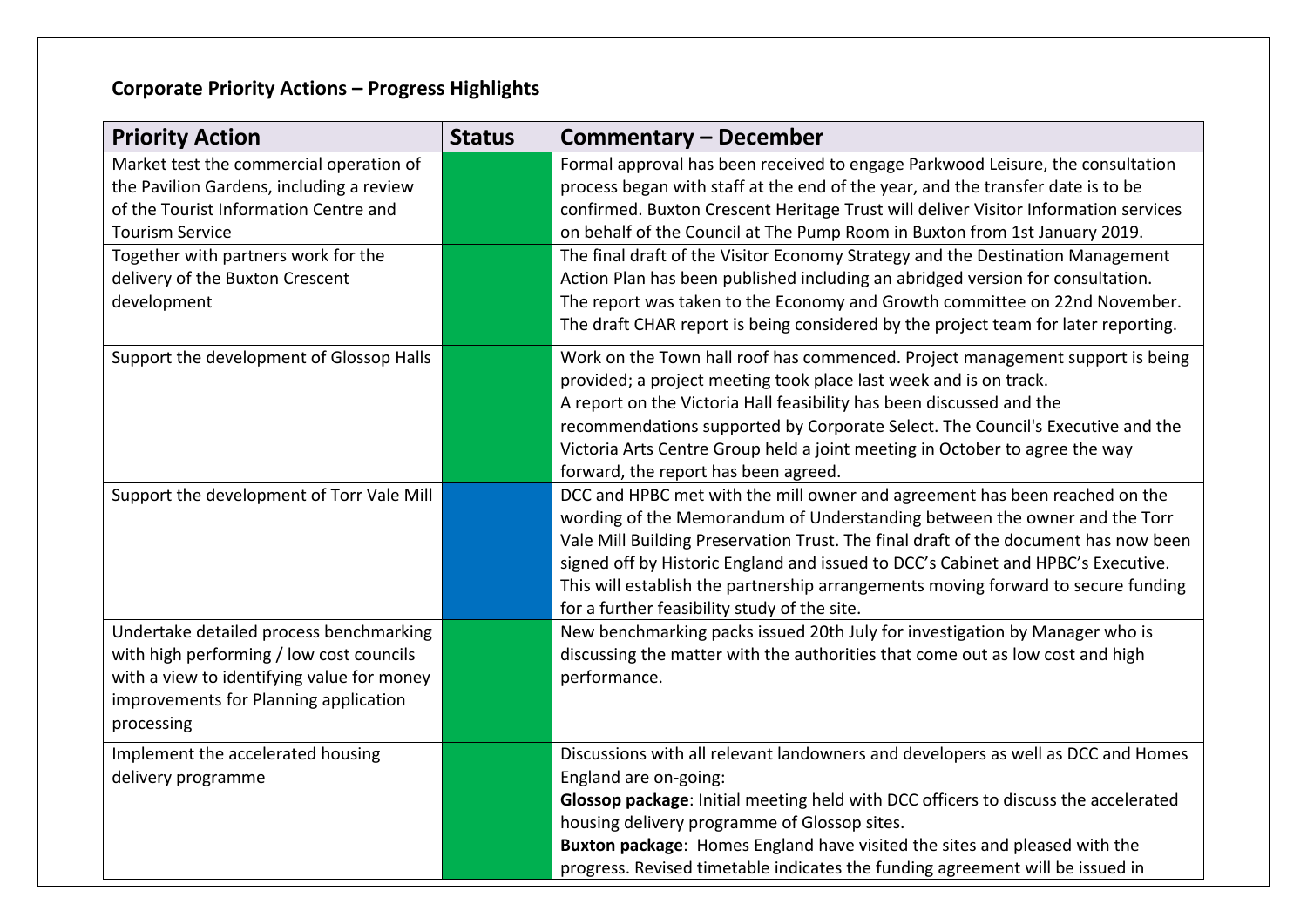| <b>Priority Action</b>                                                | <b>Status</b> | Commentary – December                                                                                                                                                                                                                                                                                                                                                                                                                                                                                                                                                                                                                                                                                                                                                                                                                                                                                                                                                                                                                                                                                                                                                                                                                                                                                           |
|-----------------------------------------------------------------------|---------------|-----------------------------------------------------------------------------------------------------------------------------------------------------------------------------------------------------------------------------------------------------------------------------------------------------------------------------------------------------------------------------------------------------------------------------------------------------------------------------------------------------------------------------------------------------------------------------------------------------------------------------------------------------------------------------------------------------------------------------------------------------------------------------------------------------------------------------------------------------------------------------------------------------------------------------------------------------------------------------------------------------------------------------------------------------------------------------------------------------------------------------------------------------------------------------------------------------------------------------------------------------------------------------------------------------------------|
|                                                                       |               | January 2019. Discussions are ongoing with developers of Hogshaw and<br>Waterswallows sites. Memorandum of Understanding in place with Hogshaw<br>developers and DCC. Memorandum of Understanding with Waterswallows<br>developers being finalised. The roundabout location has been agreed and the<br>preliminary designs will be completed to support the planning application.<br>Granby Road - Legal team are liaising with the property team and external legal<br>consultants to take the contract forward. Developer's comments are now being<br>considered.                                                                                                                                                                                                                                                                                                                                                                                                                                                                                                                                                                                                                                                                                                                                             |
| Implement the accelerated business<br>growth and employment programme |               | A programme of business support is being delivered in partnership with D2N2<br>Growth Hub. Grant support has been secured for High Peak businesses through<br>Invest to Grow, D2EGF and LEADER funding.<br>A new web page has been created on the Council website to support local residents<br>with job searches and skills development. This links to benefit/housing and<br>business start up information as well as internal job vacancies.<br>A guide explaining the planning application process for small businesses is complete<br>and available on the website.<br>A new business support grant is now available to High Peak businesses including<br>retail business and start ups. This has been promoted via the usual channels.<br>HPBC attended a Marketing Derby Event to promote inward investment in the<br>region and highlight the opportunities for investment provided by the Crescent<br>Development.<br>Regeneration also hosted a visit from Nick Chism from the Dept. of Business,<br>Energy and Industrial Strategy. Local business reps were invited to attend a round<br>table event to speak about the need for infrastructure improvements and suitable<br>employment land.<br>The 2019 programme for business support is being prepared with D2N2, Growth<br>Hub, MPD&D and LEP. |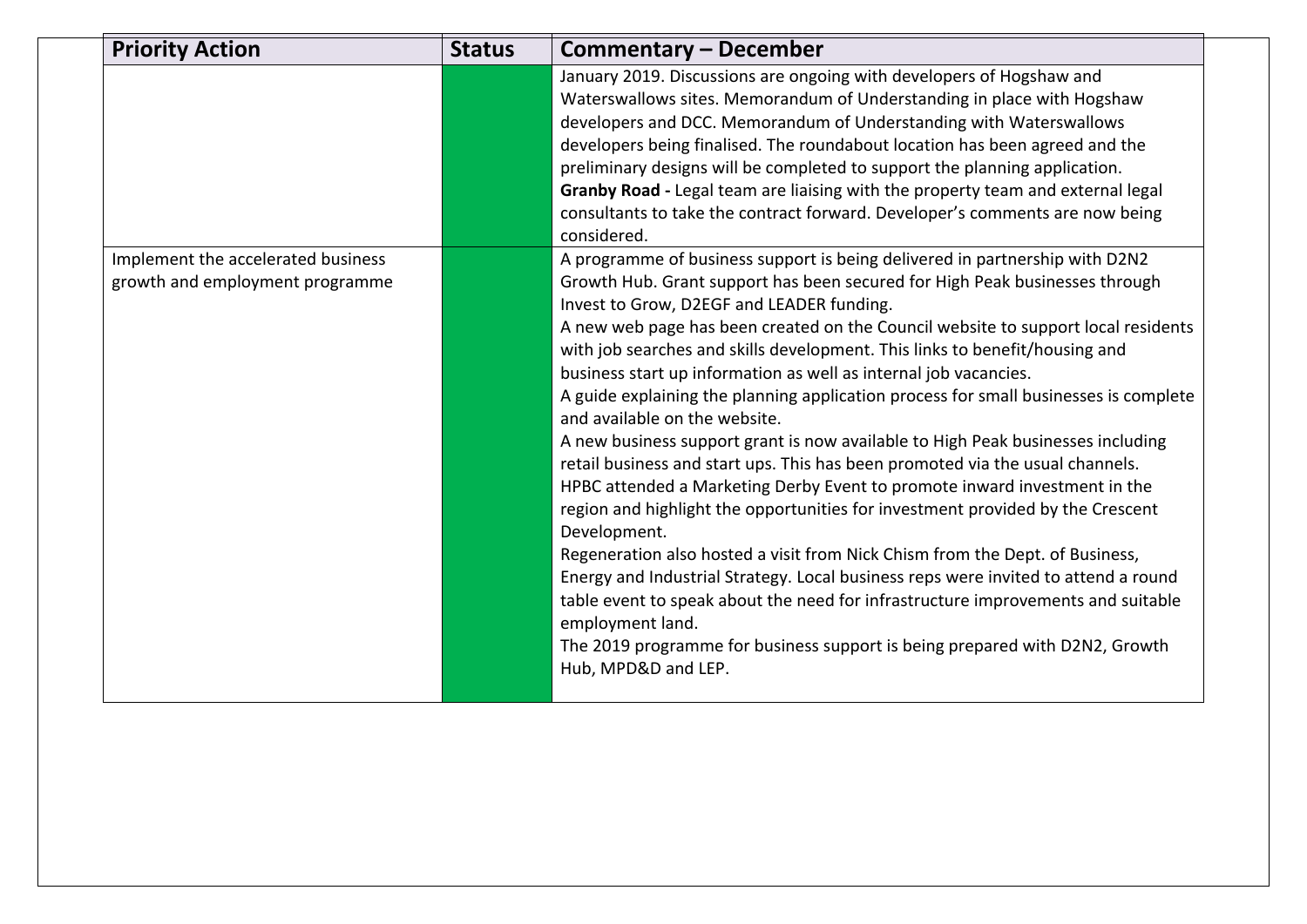## *Aim 4: Protect and Improve the Environment*



Performance is strong under aim four with the only off track areas for High Peak's being ASB warnings issued and missed bins. The number of ASB enforcements is well ahead of target at 124 to date, compared to a target of 70 fixed penalty notices.

#### Celebrating Success:

At the close of December 2018 the following performance indicators outstripped their targets:

- $\checkmark$  Fly-tipping incidents
- $\checkmark$  ASB enforcements
- $\checkmark$  Recycling levels and residual tonnages (estimated)
- $\checkmark$  Paper consumption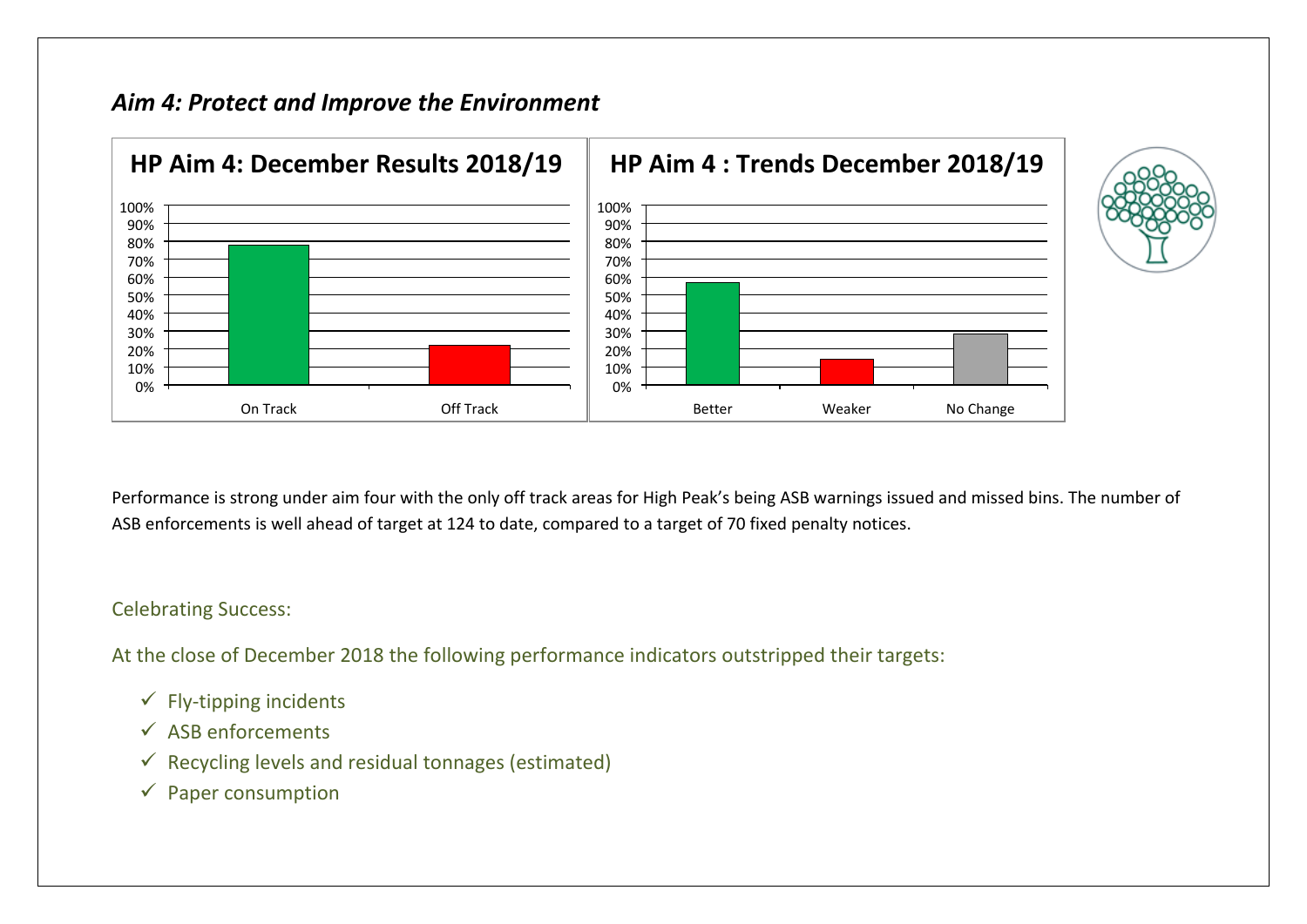# **Corporate Priority Actions – Progress Highlights**

| <b>Priority Action</b>                     | <b>Status</b> | <b>Commentary – December</b>                                                           |
|--------------------------------------------|---------------|----------------------------------------------------------------------------------------|
| Successfully deliver Phases 2 and 3 of the |               | Awaiting confirmation of phase 3 go live date in order for the consultation process    |
| transfer of services to Alliance           |               | to commence.                                                                           |
| Environmental Services Ltd, our new joint  |               |                                                                                        |
| venture company, to deliver waste,         |               | Collective business case is also awaiting financial evaluation to be fed into the mid- |
| streets and ground maintenance services    |               | term financial plan.                                                                   |
| on behalf of the Council in order to       |               |                                                                                        |
| achieve improved performance and value     |               |                                                                                        |
| for money outcomes.                        |               |                                                                                        |
| Establish a developer open space           |               | An Open Space Audit and Playing Pitch Strategy has been completed and forms part       |
| contributions plan                         |               | of a wider Developer Contributions SPD (Supplementary Planning Document). The          |
|                                            |               | intention is to contract this work out to a consultant and the draft specification is  |
|                                            |               | now being developed. The tender will be advertised in January 2019 with a view to      |
|                                            |               | an appointment being made in February. Following consultation, the SPD should be       |
|                                            |               | adopted by the end of 2019.                                                            |
| Commence the preparatory work needed       |               | The design is well underway and timings have been reduced as there is no               |
| to facilitate the expansion of Glossop     |               | requirement for planning approval.                                                     |
| Cemetery in 2019/20                        |               |                                                                                        |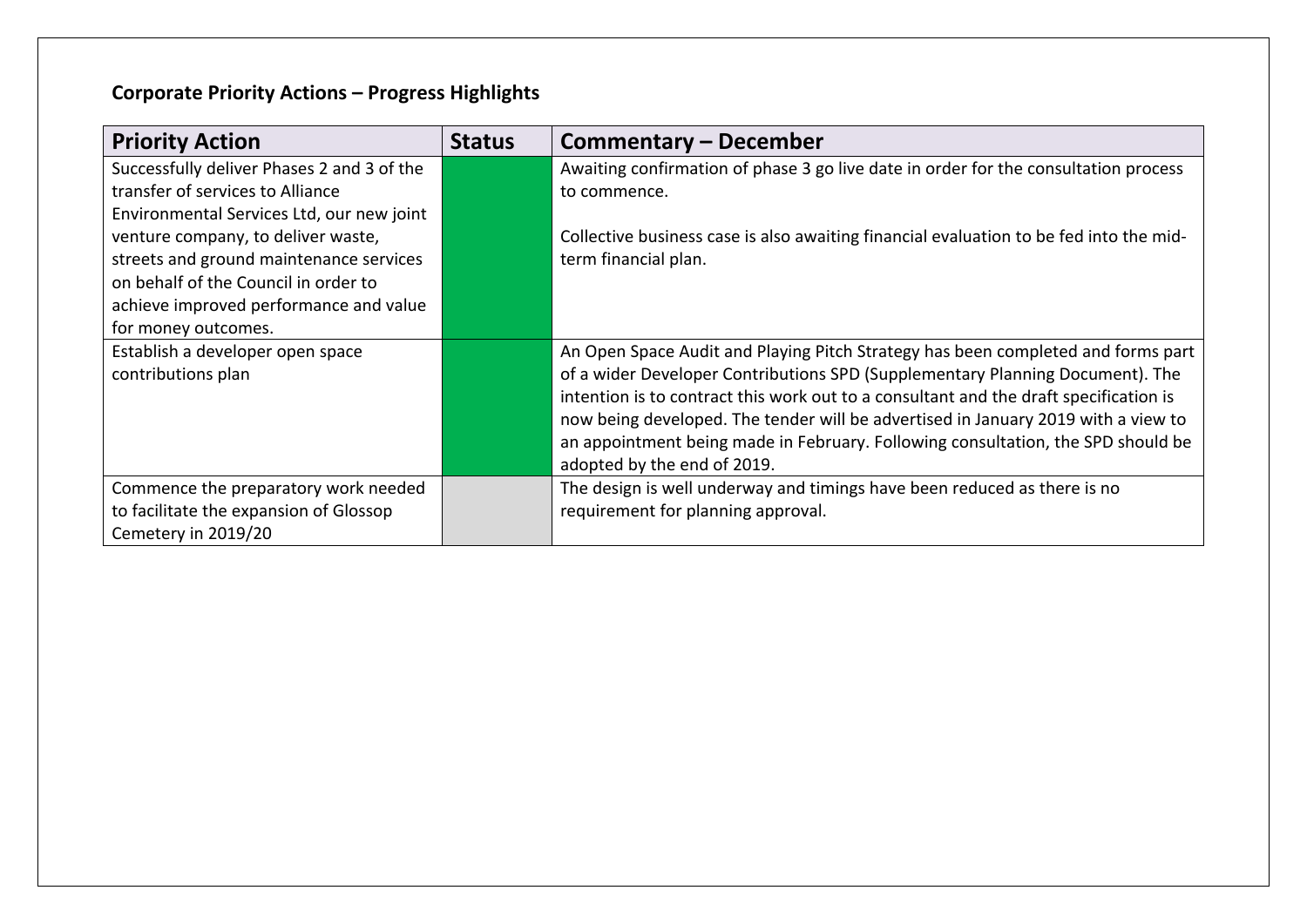### **Customer Feedback**

#### **Complaints**

The Council received a total of 167 stage one complaints across 20 service areas during the period April to December 2018. This is a decrease in the total number of complaints compared to the same period last year when we received 241. Waste received the greatest proportion (31%) with 52 complaints.

 $\Box$  Q3 2017-18  $\Box$  Q3 2018-19

### **Stage 2 & 3 Complaints**

In Quarter 3, 5 complaints were dealt with at Stage 2 and 1 at Stage 3:

| <b>Service Area</b>         | <b>Complaint</b>                | <b>Conclusion</b>                |  |  |
|-----------------------------|---------------------------------|----------------------------------|--|--|
| Stage 2                     |                                 |                                  |  |  |
| Enforcement 0371            | Neighbours decking              | All processes followed correctly |  |  |
| Parks & Horticulture 0457   | Dangerous trees                 | All processes followed correctly |  |  |
| <b>Housing Tenancy 0460</b> | Anti Social<br><b>Behaviour</b> | All processes followed correctly |  |  |
| Customer Service 0481       | <b>Council Tax</b><br>payment   | Accepted we were at fault        |  |  |
| Property Investment 0530    | <b>Boiler not working</b>       | All processes followed correctly |  |  |
| Stage 3                     |                                 |                                  |  |  |
| Recovery 0157               | <b>Rent &amp; Council Tax</b>   | All processes followed correctly |  |  |

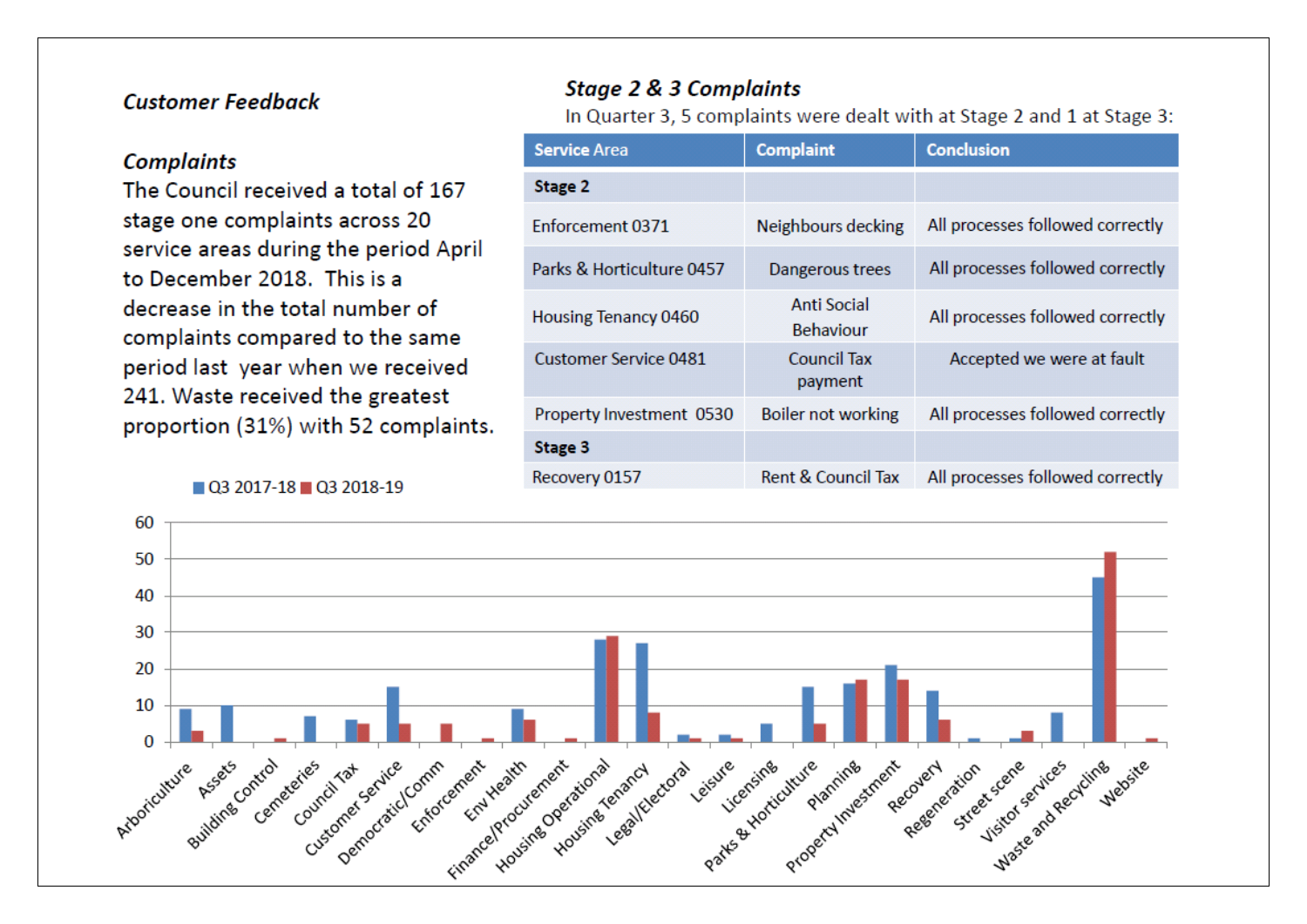### **Performance**

The table below shows the current performance together with the performance for the same period last year. Repeat complaints met target and were lower this quarter, the response rate has missed target.



Ombudsman Decisions The Council received 1 Local Government Ombudsman decision in Quarter 3: Closed after initial enquiries: out of jurisdiction.

**Compliments and Comments The Council has also captured 214 comments and 121 compliments** 

through its feedback system from April to December:

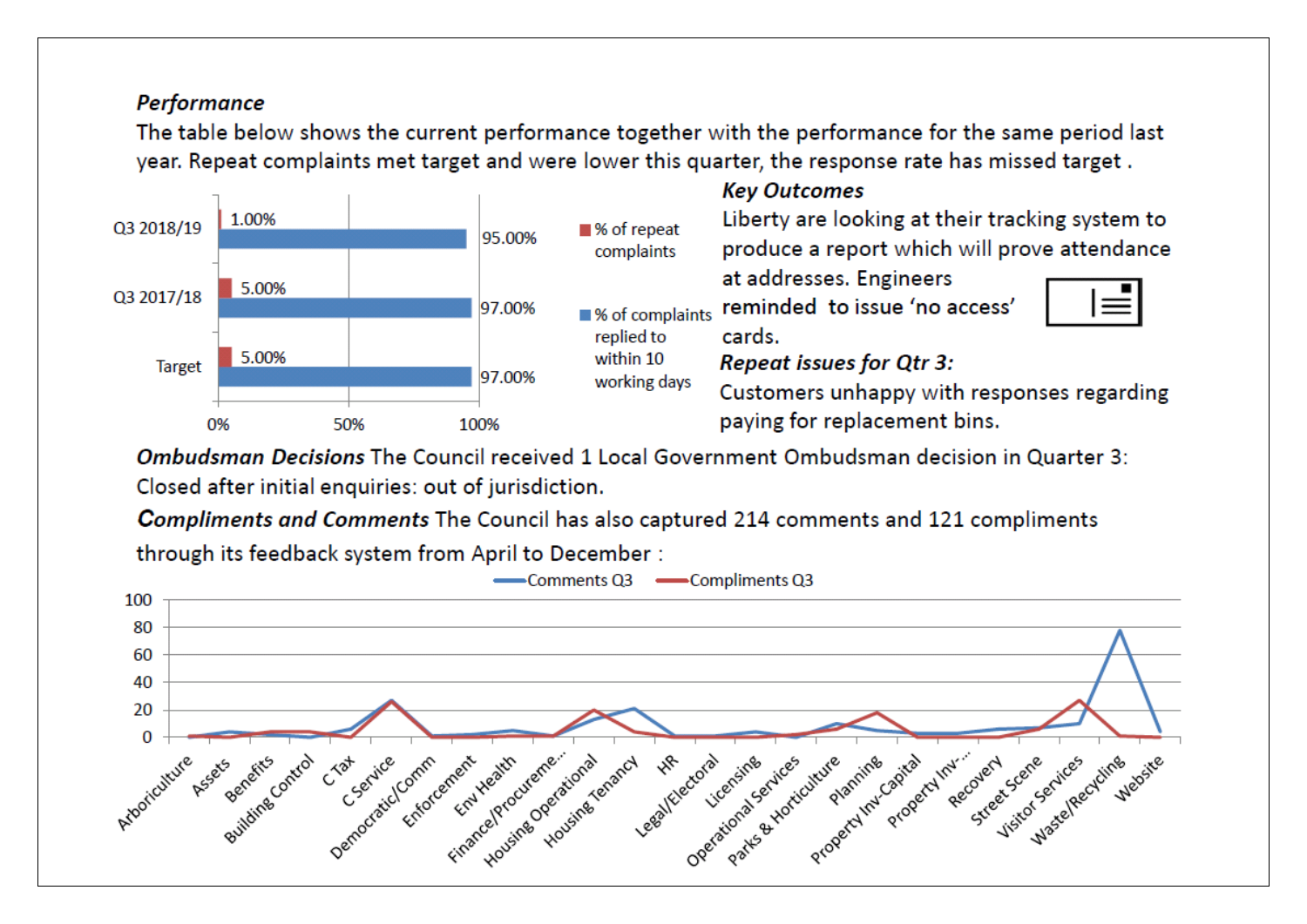# Areas for Improvement: December 2018

| <b>Measure of Success (PI)</b>                             | Aim / Objective                                                            | <b>Service Lead</b>                        | <b>Target</b><br>2018/19 | <b>Result</b><br><b>Dec 2018</b> | <b>Service Manager Commentary (reasons for</b><br>performance / SMART actions to improve)                                                                                                                                                  |
|------------------------------------------------------------|----------------------------------------------------------------------------|--------------------------------------------|--------------------------|----------------------------------|--------------------------------------------------------------------------------------------------------------------------------------------------------------------------------------------------------------------------------------------|
| Time taken to process new<br>housing benefit claims        | Aim 1: Fit for purpose<br>housing stock that meets<br>the needs of tenants | <b>Head of Customer</b><br>Services        | 18 days                  | $26.2$ days                      | There is a slight improvement this month but the<br>number of Housing Benefit New Claims is reducing<br>due to the introduction of Universal Credit, this                                                                                  |
| Time taken to process<br>change of circumstances           |                                                                            |                                            | 7 days                   | $10.3$ days                      | makes it difficult to make significant differences to<br>the average processing time.<br>There is a slight improvement this month and we<br>anticipate some very quick changes to be<br>processed in the next few weeks which should       |
| Number of households in                                    |                                                                            |                                            | 15                       | 24                               | reduce the average figure further.<br>The temperature/time of year has increased the                                                                                                                                                       |
| temporary accommodation                                    |                                                                            |                                            |                          |                                  | pressure on temporary and/or emergency<br>accommodation.                                                                                                                                                                                   |
| Average time from request<br>to repair (DLO)               | Aim 2: More effective use<br>of Council assets                             | <b>Head of Operational</b><br>Services     | 12 days                  | $13.9$ days                      | This PI has improved for the second month<br>running and is now heading in the right direction.<br>The actual performance for December was 10.36<br>days against a target of 12 days.                                                      |
| % Rent loss due to vacant<br>stock                         | Aim 2: Easily available<br>services provided right<br>first time           | <b>Head of Customer</b><br><b>Services</b> | 0.86%                    | 1.09%                            | Current Rent loss due to vacant stock -<br>£182,283.61,<br>£132,669.06 of this figure is for properties on hold<br>(Marian Court, Alma Square, Church View)<br>£34,494.39 of this figure is for Padfield Main Road<br>and Torr Top Street. |
| Complaint handling: % dealt<br>with within 10 working days |                                                                            |                                            | 97%                      | 95%                              | Lower volume of complaints received during<br>December and no late responses issued                                                                                                                                                        |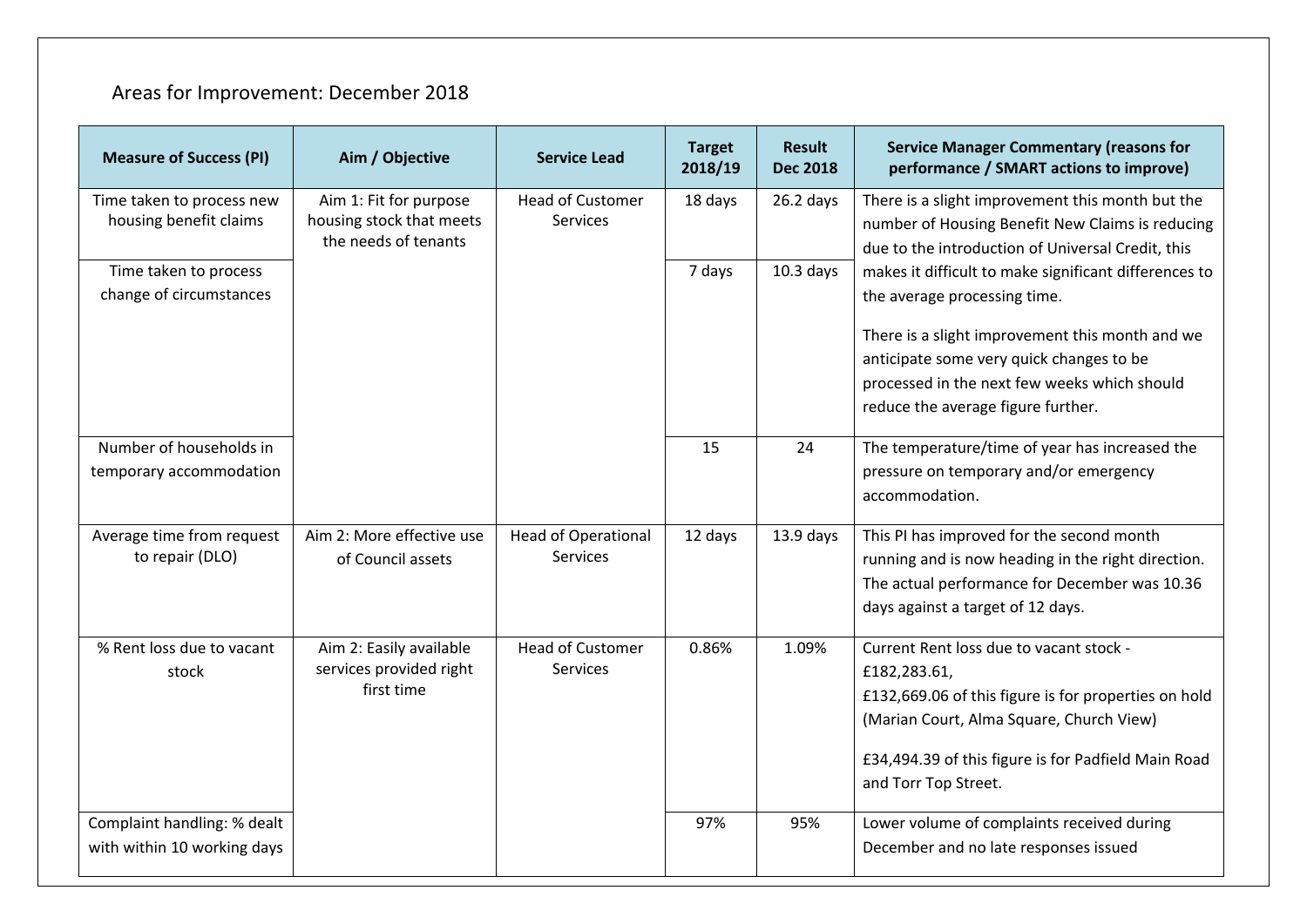| <b>Measure of Success (PI)</b>                                                 | Aim / Objective                                                                          | Service Lead                                  | <b>Target</b><br>2018/19                | <b>Result</b><br><b>Dec 2018</b> | <b>Service Manager Commentary (reasons for</b><br>performance / SMART actions to improve)                                                                                                                                                                                                                                                                                                                                                                                                                                                                                                                                                                                                                                                  |
|--------------------------------------------------------------------------------|------------------------------------------------------------------------------------------|-----------------------------------------------|-----------------------------------------|----------------------------------|--------------------------------------------------------------------------------------------------------------------------------------------------------------------------------------------------------------------------------------------------------------------------------------------------------------------------------------------------------------------------------------------------------------------------------------------------------------------------------------------------------------------------------------------------------------------------------------------------------------------------------------------------------------------------------------------------------------------------------------------|
| Sickness absence per FTE                                                       | Aim 2: High performing<br>and motivated workforce                                        | OD & Transformation<br>Manager                | 9 days                                  | 7.94 days                        | Ave days sickness per FTE- short term 2.64 days<br>Ave days sickness per FTE -long term 5.3 days.<br>Year to date there have been 27 cases of long<br>term sickness equating to 1,284 FTE days. Out of<br>the 27 cases, 4 are still ongoing and are being<br>managed in accordance with the long term<br>sickness procedure.                                                                                                                                                                                                                                                                                                                                                                                                               |
| <b>Collection rates: Rent</b>                                                  | Aim 2: Effective use of<br>financial and other<br>resources to ensure value<br>for money | Finance and<br>Procurement<br>Manager         | 98.5%                                   | 96.48%                           | The PI for rent arrears is 0.09% lower than at this<br>time last year, in addition we missed the 2018/19<br>target of 98.5% by 0.28% in 2017/18, so in effect<br>we are 0.37% behind target at this stage. 0.37%<br>amounts to approximately £42,760 in rent<br>arrears. The roll out of Universal Credit is having a<br>major impact, with arrears associated with UC<br>tenants at £11,000. However, the additional time<br>and resource involved in resolving UC issues are<br>impacting on overall rent arrears figures.<br>Consequently, we are currently reviewing the<br>resource directed at collecting rent arrears in<br>order to improve performance and provide<br>capacity to focus on system improvements where<br>possible. |
| Pavilion Gardens - footfall                                                    | Aim 3: Promote tourism                                                                   | <b>Visitor Services</b><br>Manager            | 601k<br>(Q3 129k,<br>$Q1 - Q3$<br>521k) | 482,545<br>(Q3 115K)             | Cumulatively, we are 7.38% off target, primarily<br>caused by the residual impact of the delayed<br>opening of the Octagon Hall at the end of October                                                                                                                                                                                                                                                                                                                                                                                                                                                                                                                                                                                      |
| Missed bins per 100,000<br>collections (exc customer<br>error and bad weather) | Aim 4:<br>Effective recycling and<br>waste management                                    | <b>Head of Operational</b><br><b>Services</b> | 40                                      | 41.3                             | Results for December are better than for the same<br>period last year (43.84 per 100,000)                                                                                                                                                                                                                                                                                                                                                                                                                                                                                                                                                                                                                                                  |